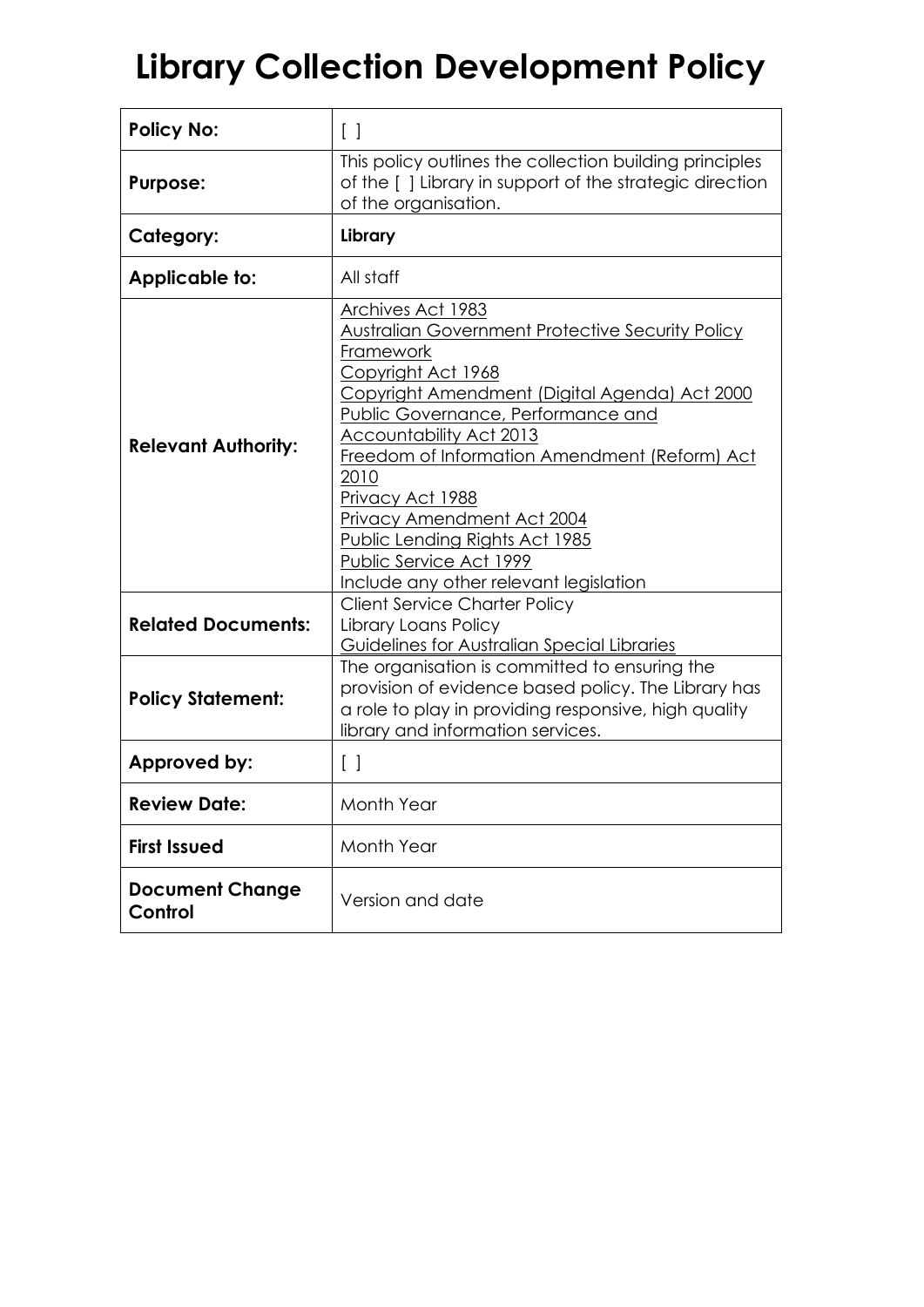## **Contents**

| 2.1              |                                                                       |  |
|------------------|-----------------------------------------------------------------------|--|
| $2.2\phantom{0}$ |                                                                       |  |
| 2.3              |                                                                       |  |
| 2.4              |                                                                       |  |
| 2.5              |                                                                       |  |
|                  |                                                                       |  |
|                  |                                                                       |  |
|                  |                                                                       |  |
|                  |                                                                       |  |
|                  | Appendix 1 - Core Subject Areas - Name of organisation (Month Year) 7 |  |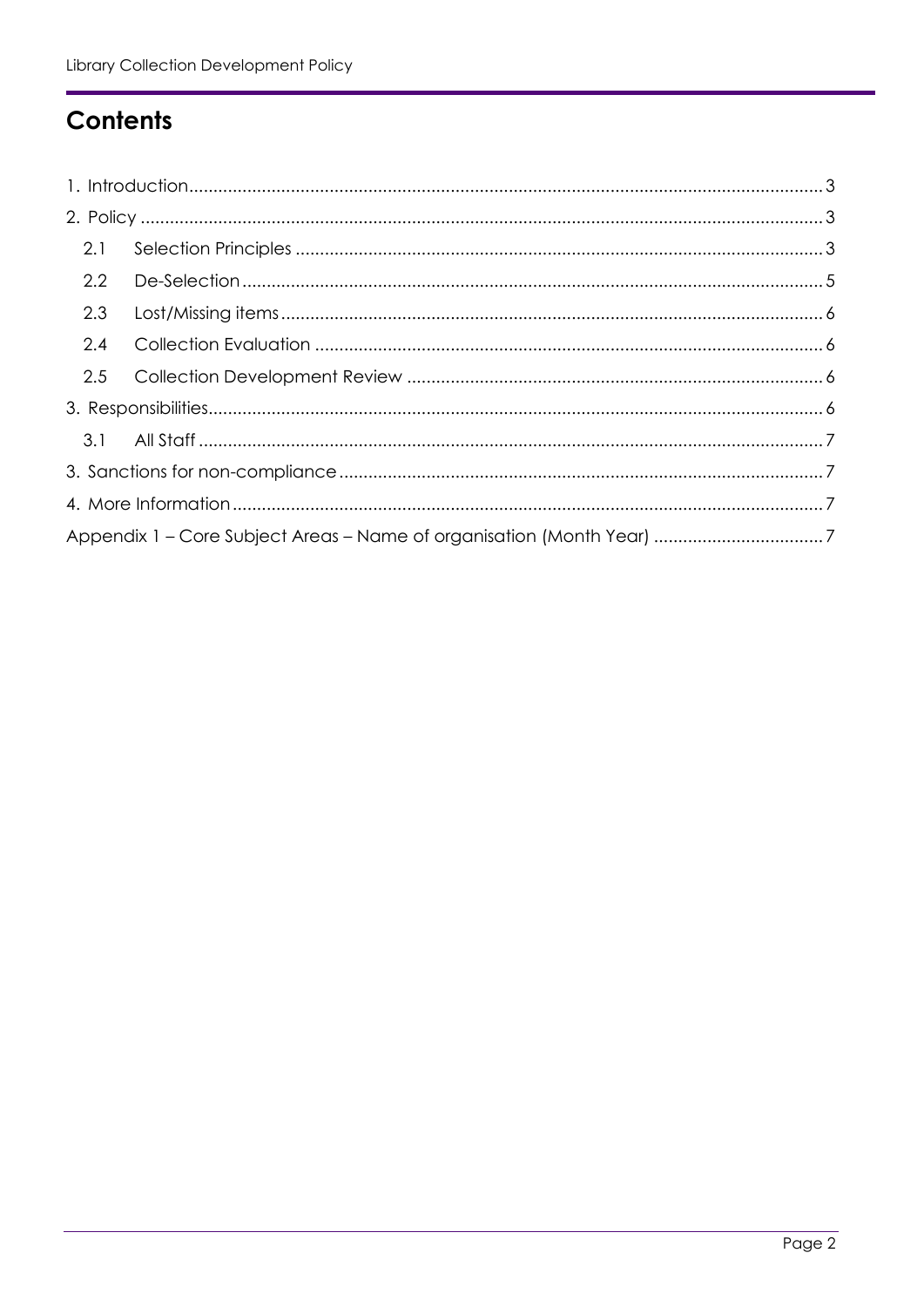## <span id="page-2-0"></span>**1. Introduction**

The Collection Development Policy (CDP) is a dynamic document that outlines collection building principles, strategies and guidelines for the purpose, content, growth and development of XXXX's library collections and information resources.

The CDP will:

- Focus on alignment of resources with strategic priorities of the organisation.
- Provide a balanced approach to collection management.
- Set standards for the selection and weeding of material.
- Outline preferred formats of material held in the collection and any access conditions.
- Provide guidelines for corporate archival functions.
- Define collections as organisational assets and provide an accurate framework for official asset valuation.

## <span id="page-2-1"></span>**2. Policy**

#### <span id="page-2-2"></span>**2.1 Selection Principles**

The XXXX Library collection may include core, supporting and peripheral material. Priority is given to core areas relating to the strategic objectives and core business of the organisation. Changes to organisational policies and programs may impact upon the selection/deselection of material.

Purchases are made on request and subject to approval by (Position with appropriate level of delegation). The Library will arrange the acquisition of the item at the best price available and preference will be given to using electronic formats where appropriate.

#### **Selection Criteria**

- Relevance to the business needs and strategic direction of the organisation.
- Authority and currency.
- Value for money (determined by a number of factors including cost and access).
- Enduring value and relevance.
- Comprehensiveness and depth of treatment.
- Representation of a range of views and academic dialogue.

#### **Selection Preferences**

- Works produced by, for, or funded by the organisation and associated agencies, will be given priority.
- Australian publications relating directly to the core business areas, of academic standard and preferably peer reviewed. Reviews from non-publisher sources will be sought wherever possible.
- Digital items are preferred over hard copy items, depending on cost and distribution rights.
- Paperback items are preferred over hardcover for cost efficiency.

#### **Selection Sources**

Subject to Selection Criteria and Preferences, items will be selected for acquisition from the following sources:

- Client suggestions and requests.
- Items borrowed on inter library loan twice (depending on the subject matter).
- Web sites of major relevant research centres and peak bodies monitored regularly for relevant publications.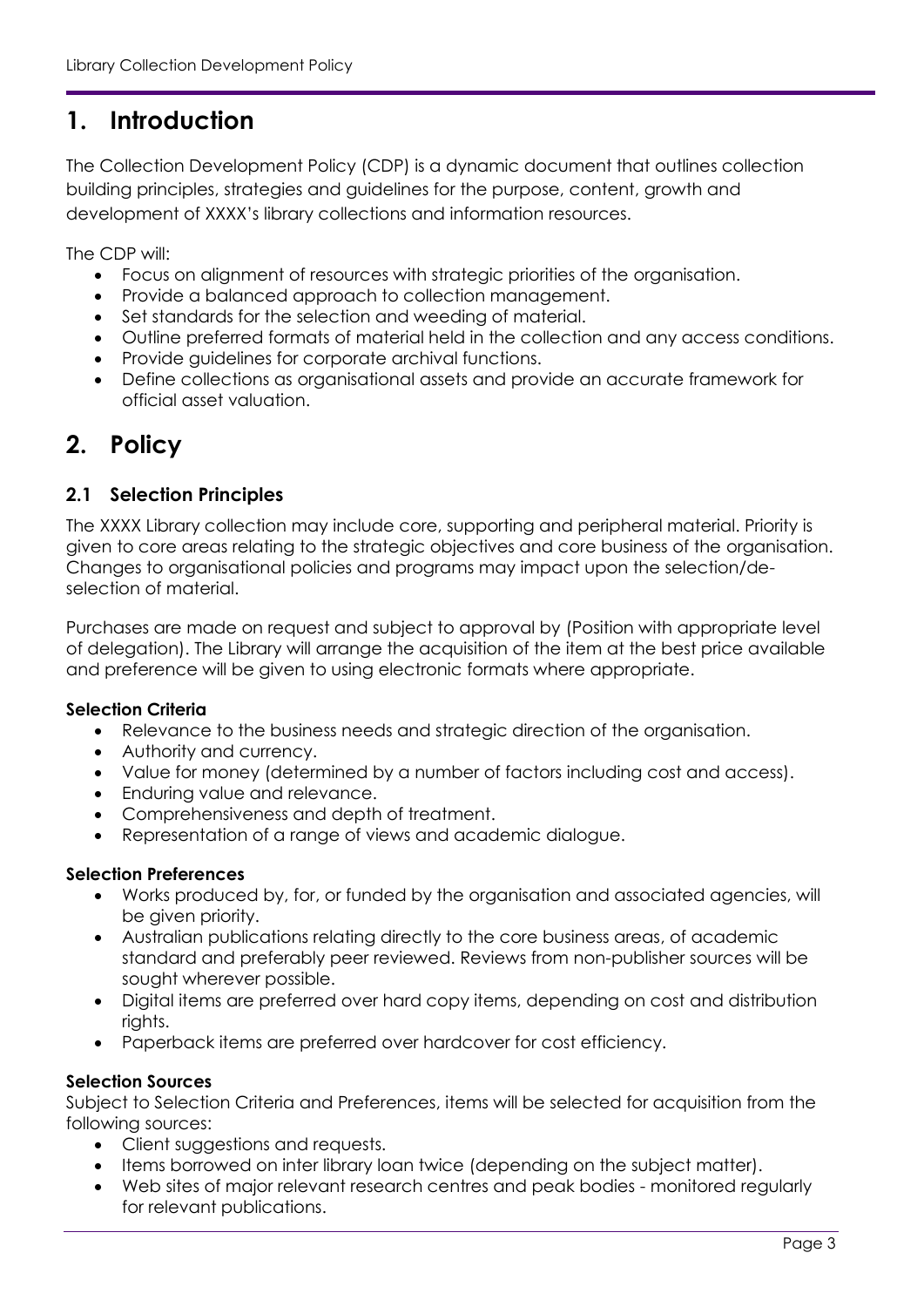- Reviews in reputable journals, commercial reviews, publishers' brochures and websites and published references.
- Specific subject searches in areas of emerging importance, using subscription databases, and other resources.

#### **Multiple Copies**

- The library collects two (2) copies, where available, of organisational publications (one for the general collection and one for the Archive collection). Where only an electronic copy is available, we will save a copy directly to the organisation's electronic record system (specify electronic folder) and one in the [Internet Archive.](https://archive.org/) Internet Archive is a non-profit library of millions of free books, movies, software, music and websites.
- Within the general collection, multiple copies will be acquired only in the case of items of major importance to the core subject areas or items with high usage (particularly if the item is not available electronically).
- Please note there will always be exceptions where policy changes, emerging needs or particular characteristics of material, or high usage dictate special consideration. The collection development librarian, in consultation with management, can vary the number of copies as required.

#### **Donations, Gifts and Exchanges**

- Relevant donated items are a valuable addition to the collection. Individual donors are advised of the conditions of inclusion at the time of making the donation.
- Unsolicited gifts or donations are assessed for inclusion in the collection under the same selection criteria as purchased material.
- Donations that do not meet these criteria are discarded in line with the de-selection guidelines.
- Only donors who provide contact details and request that unwanted material be returned will have unwanted items sent back to them. In all other cases, unwanted material will be discarded in line with the de-selection guidelines.

#### **Purchasing for Other Areas**

- The Library will organise the purchase, at best price, of items for business areas in the organisation.
- Business areas must provide cost centre details and approval (from staff with appropriate level of delegation) via email to Library email address.
- The material will be shown on the Library Catalogue as "Business Area Collection". Library staff will forward requests from other areas to borrow the material to the Business area holding the material for their consideration.
- This will reduce purchasing duplication and save money for the organisation.
- The Library must be contacted to retrieve the materials if they are no longer required by the business area

#### **Limitations**

The library does not usually collect:

- Foreign language material (unless organisational).
- Corporate records.
- Indigenous material of a cultural and sensitive nature.
- Work manuals and tools for permanent or long-term retention in work areas.
- Material authored by organisational staff members (other than work related material).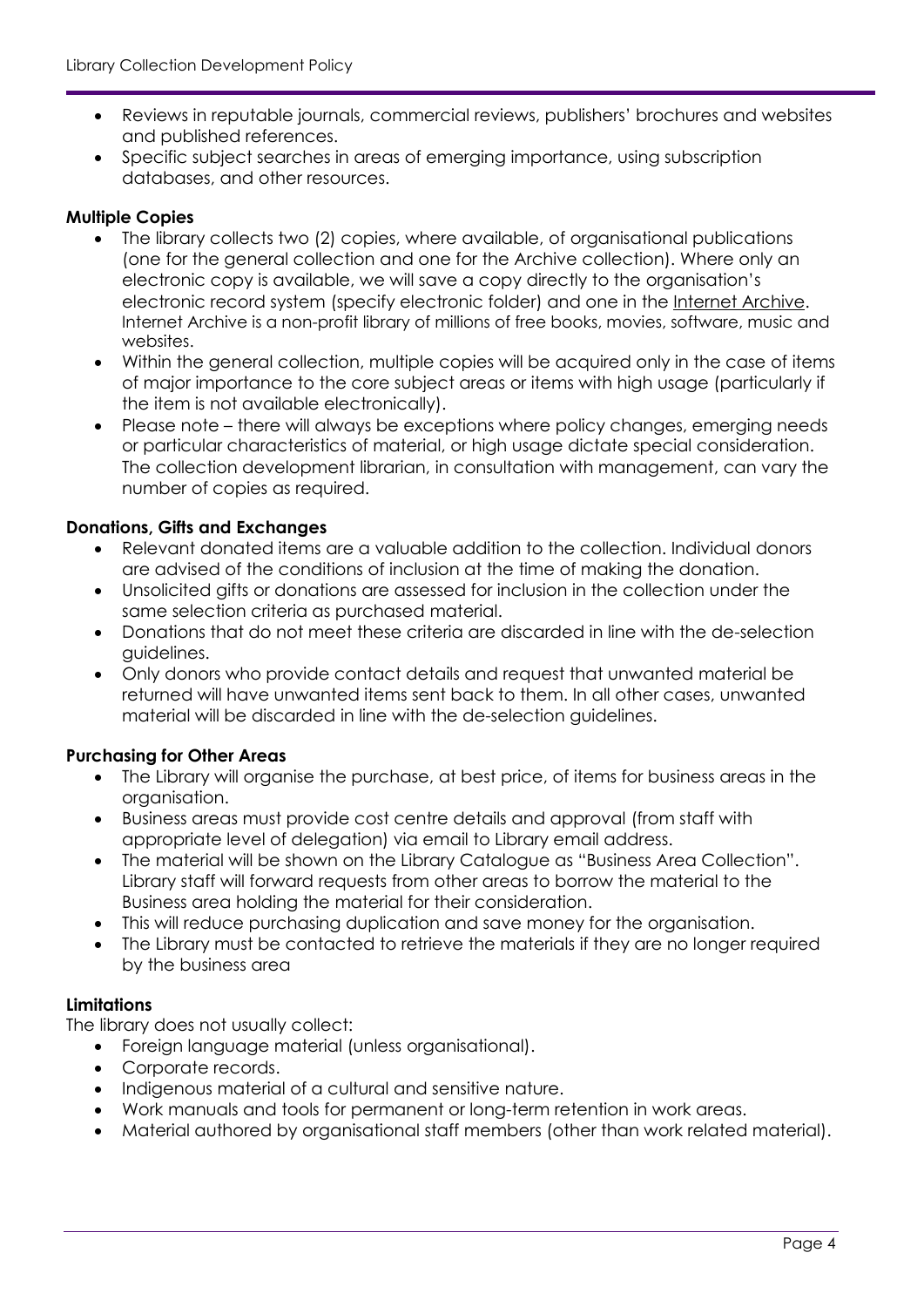#### **Responsibility for selection**

- The Collection Management Librarian will have day-to-day responsibility for the collection, including the implementation and review of the CDP and any work procedures in this area.
- Ultimate decisions for collection policy rest with the (Position with appropriate level of delegation), with (Position with appropriate level of delegation) endorsement.
- Business areas of the organisation will be consulted as subject specialists and are integral to building a responsive, targeted collection. Clients are encouraged to contribute to the selection through requests.

#### <span id="page-4-0"></span>**2.2 De-Selection**

#### **De-selection Principles**

De-selection and disposal of material is carried out in accordance with the Public Governance, Performance and Accountability Act 2013 and with regard to (specific organisational Instructions).

#### **De-selection Criteria - General Collection**

Items will be weeded from the collection according to the following criteria:

- Content of item is outdated and is not relevant to organisational or client agency functions.
- Item has not been borrowed for a minimum of five (5) years, and is not an organisational or related agency publication, or relevant to a high priority subject area. (The exception will be publications that are considered as classic texts)
- There is more than one copy of a particular title and it is no longer in high demand.
- A later edition is held.
- Item is in poor physical condition where it is not an archival item and/or the usage does not warrant repair.
- Lost or missing item/s or part/s.

The Archive collection is handled separately.

#### **Responsibility for de-selection**

- As Library Collections are audited as organisational assets, details of all accessioned items designated for disposal will be submitted quarterly to the (Position with appropriate level of delegation) for authorisation, before being permanently removed from the Library catalogue.
- The Library may consult relevant business areas to verify subject specialist material for disposal.

#### **Discard of de-selected material**

- De-selected material may be made available to other libraries where appropriate.
- Material of special significance that is also outside of core subject areas, may be forwarded to relevant organisations for assessment and possible addition to their collections (e.g. Research Institutes or National Library). These materials may include:
	- o Culturally significant items,
	- o Historically important material, and
	- o Unique or rare items.
- Where material is offered to an external agency, consideration will be given to their policies for donation of material.
- Material containing sensitive or internally published information will not be offered to other agencies. This material must be destroyed according to appropriate security policies.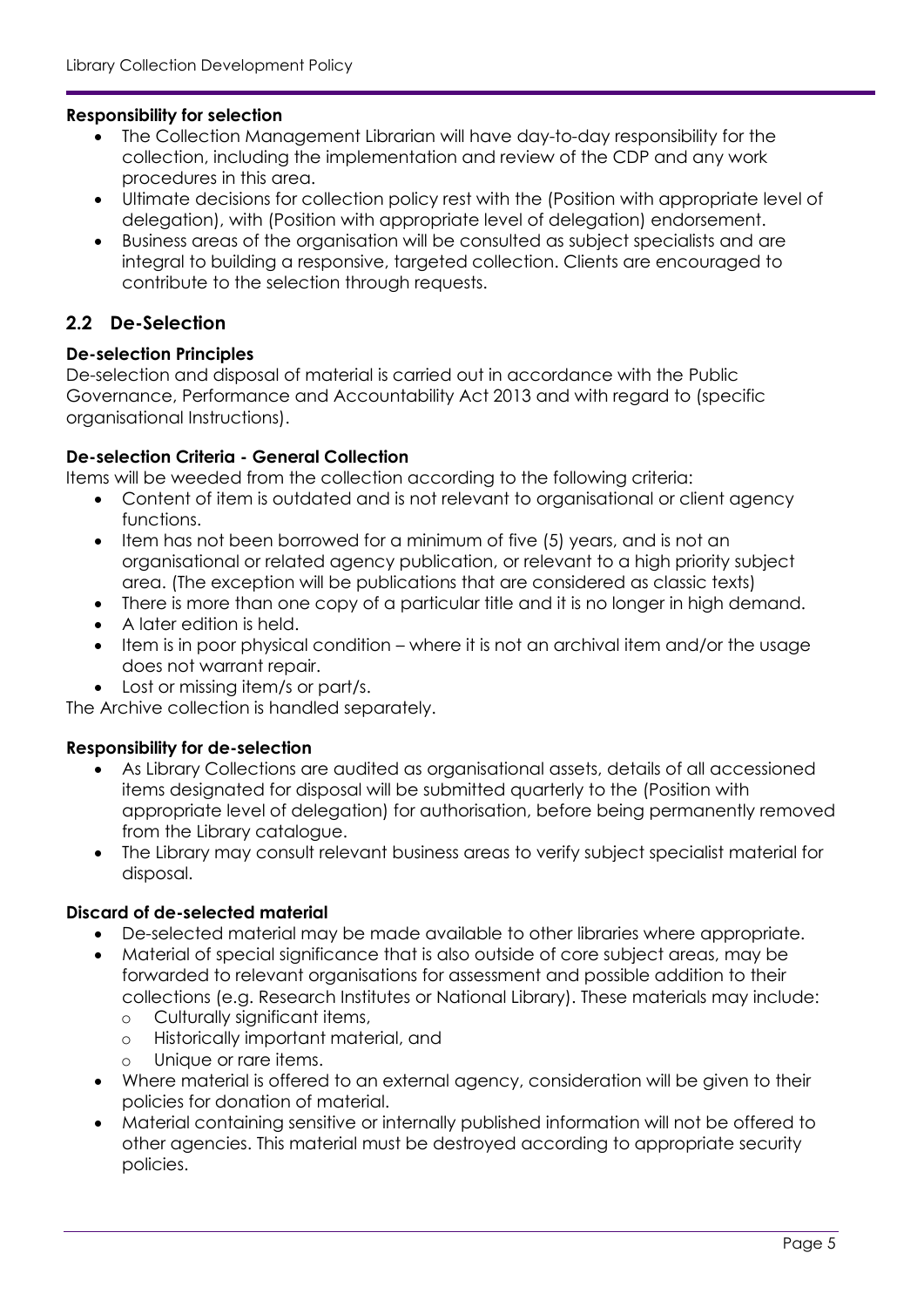#### <span id="page-5-0"></span>**2.3 Lost/Missing items**

#### **Client Responsibility**

Clients are responsible and accountable for items they borrow, as outlined in the Service Charter and the Library Loans Policy.

#### **Replacement of lost or damaged items**

The library does not automatically replace lost or damaged items. Decisions for replacement are based on:

- Demand for a specific title:
- Number of copies already held;
- Adequacy of coverage by other items;
- Currency and availability of replacement copy; and
- Relevance to the current CDP.

#### <span id="page-5-1"></span>**2.4 Collection Evaluation**

#### **Evaluation Principles**

Evaluation of the collection is an ongoing process as the Library responds to strategic changes in organisational focus, strategic priorities, machinery of government changes and client demand.

#### **Reviews of Collection**

- Every two years, an asset valuation of the Library collection will be undertaken for organisational asset auditing purposes.
- A stock take of the Library Collection should be undertaken every two years, when resources permit.
- An annual review of serials will be undertaken by the Library, in consultation with business areas. Relevancy, usage and indexing coverage will be reviewed in conjunction with the subscription renewal process.

#### **Machinery of Government**

Materials may be reassigned from or to appropriate departmental libraries in Machinery of Government (MoG) changes, as directed in Administrative Arrangements Orders (AAOs). These items may be added to the Corporate Archive where appropriate.

#### <span id="page-5-2"></span>**2.5 Collection Development Review**

- The CDP is a dynamic and living document that will be reviewed at least once a year to ensure it remains relevant and aligned with the organisation's and client agencies' strategic frameworks.
- This policy will be reviewed as MoG changes from major governmental restructures or departmental changes occur.
- Minor changes to the CDP may be made by authorised staff at any time, but any such changes will be submitted to the (Position with appropriate level of delegation) for ratification and review.

### <span id="page-5-3"></span>**3. Responsibilities**

Core subject areas (See Appendix 1) should reflect current organisational business needs, strategic priorities and policy responsibilities, and subject areas should be updated according to MoG changes.